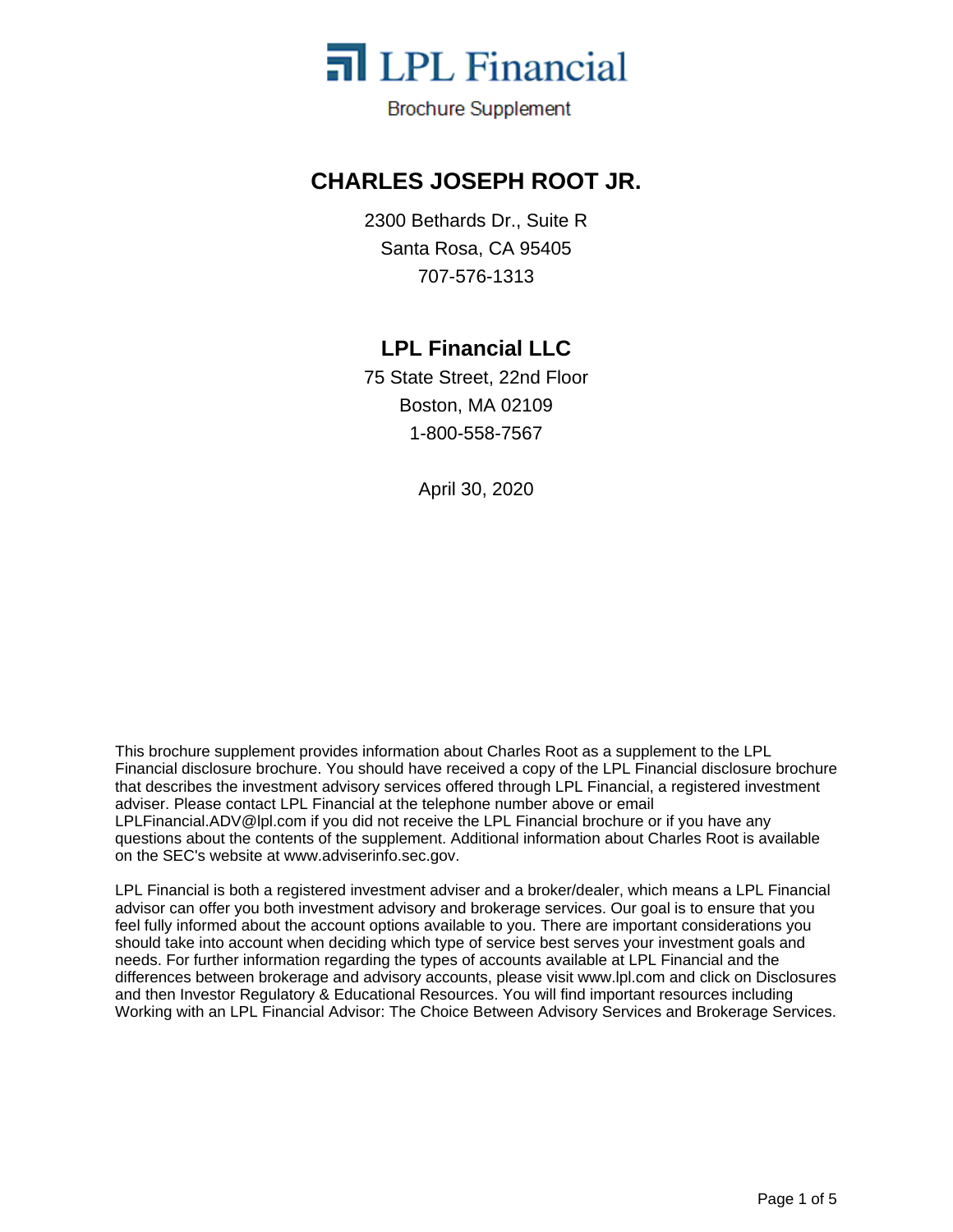# **EDUCATIONAL BACKGROUND AND BUSINESS EXPERIENCE**

Year of birth: 1940 Charles Joseph Root Jr.

### **Education**

City College of San Francisco; 01/05/1963 - 10/15/1965

### **Business Experience**

Double Eagle Financial Corporation; Financial Planner 01/1980 - PRESENT

LPL Financial LLC; Registered Representative 04/1995 - PRESENT

## **Professional Designations**

#### **Certified Financial Planner - CFP® College for Financial Planning 10/1988**

Issuing Organization: Certified Financial Planner Board of Standards, Inc.

Prerequisites: Candidate must have a bachelor's degree (or higher) from an accredited college or university, and three years of full-time personal financial planning experience or the equivalent experience (2,000 hours equals one year full-time).

Educational Requirements: Candidate must complete a CFP-board registered program, or hold one of the following: CPA, ChFC, CLU, CFA, Ph.D. in business or economics, Doctor of Business Administration, or an Attorney's License.

Examination Type: Final certification examination.

Continuing Education Requirements: 30 CE credits every two years.

#### **Chartered Financial Consultant® - ChFC® American College 04/1982**

Issuing Organization: The American College

Prerequisites: Three years of full-time business experience within the five years preceding the awarding of the designation.

Educational Requirements: Seven core and two elective courses, equivalent of 27 semester credit hours.

Examination Type: Final closed-book, proctored exam for each course.

Continuing Education Requirements: 30 CE credits every two years.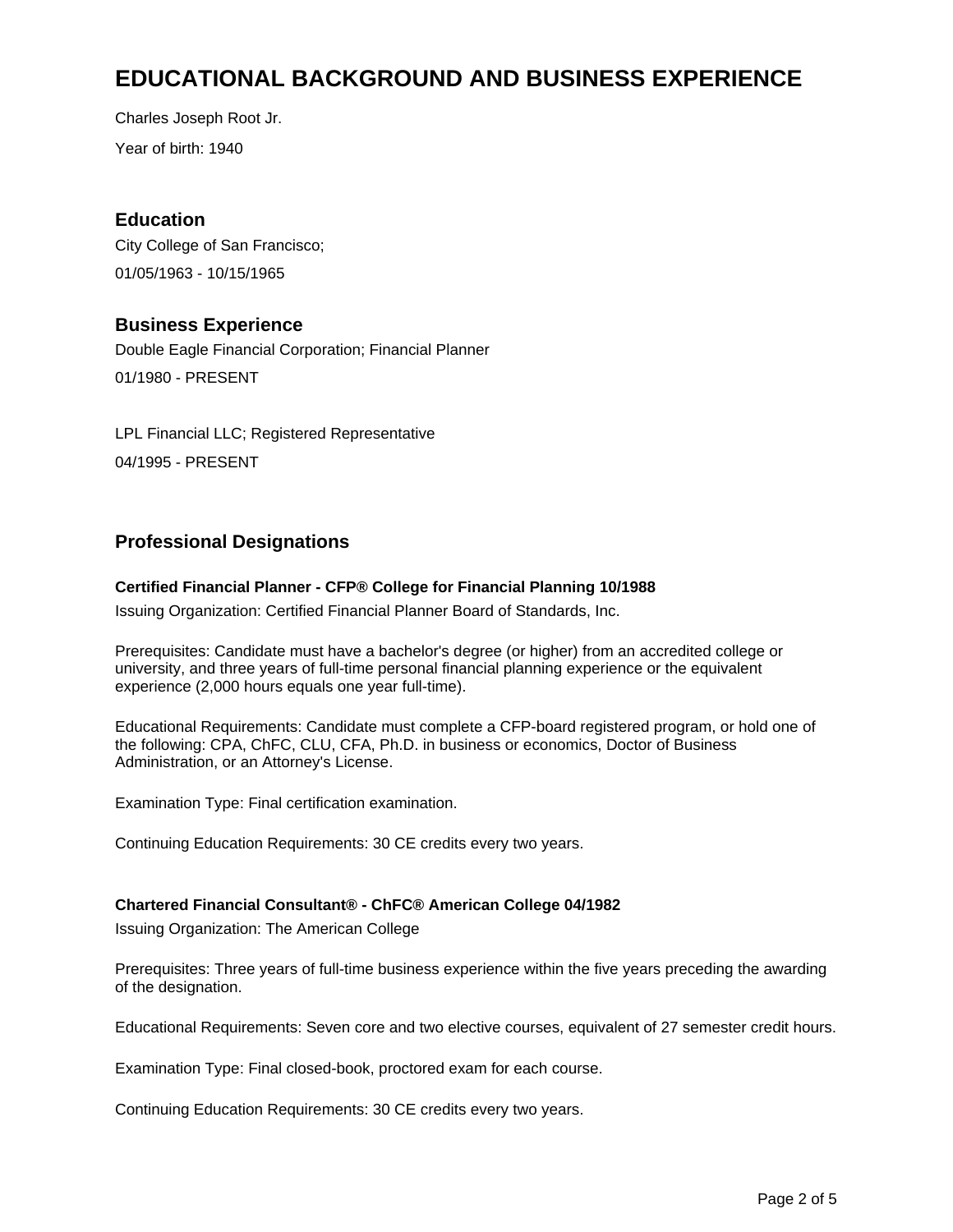#### **Chartered Life Underwriter® - CLU® American College 04/1982**

Issuing Organization: The American College

Prerequisites: Three years of full-time business experience within the five years preceding the awarding of the designation.

Educational Requirements: Five core and three elective courses, equivalent of 24 semester credit hours.

Examination Type: Final closed-book, proctored exam for each course.

Continuing Education Requirements: 30 hours every two years.

# **LEGAL AND DISCIPLINARY EVENTS**

Your financial advisor has no legal or disciplinary events required to be disclosed in response to this item. There may be items that are contained on brokercheck.finra.org or www.adviserinfo.sec.gov that you may wish to review and consider in your evaluation of your advisor's background.

# **OTHER BUSINESS ACTIVITIES**

Your financial advisor provides brokerage services as a registered representative of LPL Financial and receives commissions and other types of compensation for the sale of securities. Your financial advisor is also licensed to sell insurance and receive commissions for insurance sales, through LPL's affiliated insurance agency or through an independent insurance agency. When selling securities and insurance, your financial advisor has a financial incentive to recommend securities and insurance products based on the compensation received, rather than on the client's needs. In the case of securities, LPL addresses this conflict by maintaining a supervisory system for its registered representatives to confirm that recommendations are suitable and appropriate. In the case of insurance products, if insurance is sold through LPL's affiliated insurance agency, LPL addresses this conflict by maintaining a supervisory system to confirm that insurance recommendations are suitable and appropriate. If insurance is sold through an independent insurance agency, LPL addresses the conflict by reviewing and approving the financial advisor's request to conduct the activity as an outside business activity. If you have any questions regarding the compensation your financial advisor receives when recommending a security or insurance, you should ask your financial advisor. You are under no obligation to purchase securities or insurance through your financial advisor.

# **ADDITIONAL COMPENSATION**

Your financial advisor receives economic benefits from persons other than clients in connection with advisory services. Please ask your financial advisor about whether he or she receives any of the forms of additional compensation outlined below.

If your financial advisor provides you services in a Strategic Asset Management (SAM) account, you pay LPL a transaction charge that varies depending on the type of security you buy or sell (e.g., mutual funds, equities, ETFs, fixed income, UITs and options). If your financial advisor provides services to you in a SAM II account, your financial advisor pays LPL for transactions depending on the type of security. In the case of mutual funds in SAM II, the amount your financial advisor owes to LPL depends on the amount of recordkeeping fees that LPL receives from the mutual fund and/or whether the sponsor of the mutual fund participates in LPL's "No Transaction Fee Network." The fact that your financial advisor pays transaction charges in SAM II presents a conflict of interest because it creates a financial incentive for your advisor to select a lower transaction charge security type or mutual fund. In particular, your financial advisor has an incentive to select No Transaction Fee Funds for your accounts to avoid paying transaction charges. It also creates a financial incentive for your advisor to not place transactions in your account. However, when your financial advisor provides investment advisory services, he or she is a fiduciary under the Investment Advisers Act and has a duty to act in your best interest and to make full and fair disclosure to you of all material facts and conflicts of interest.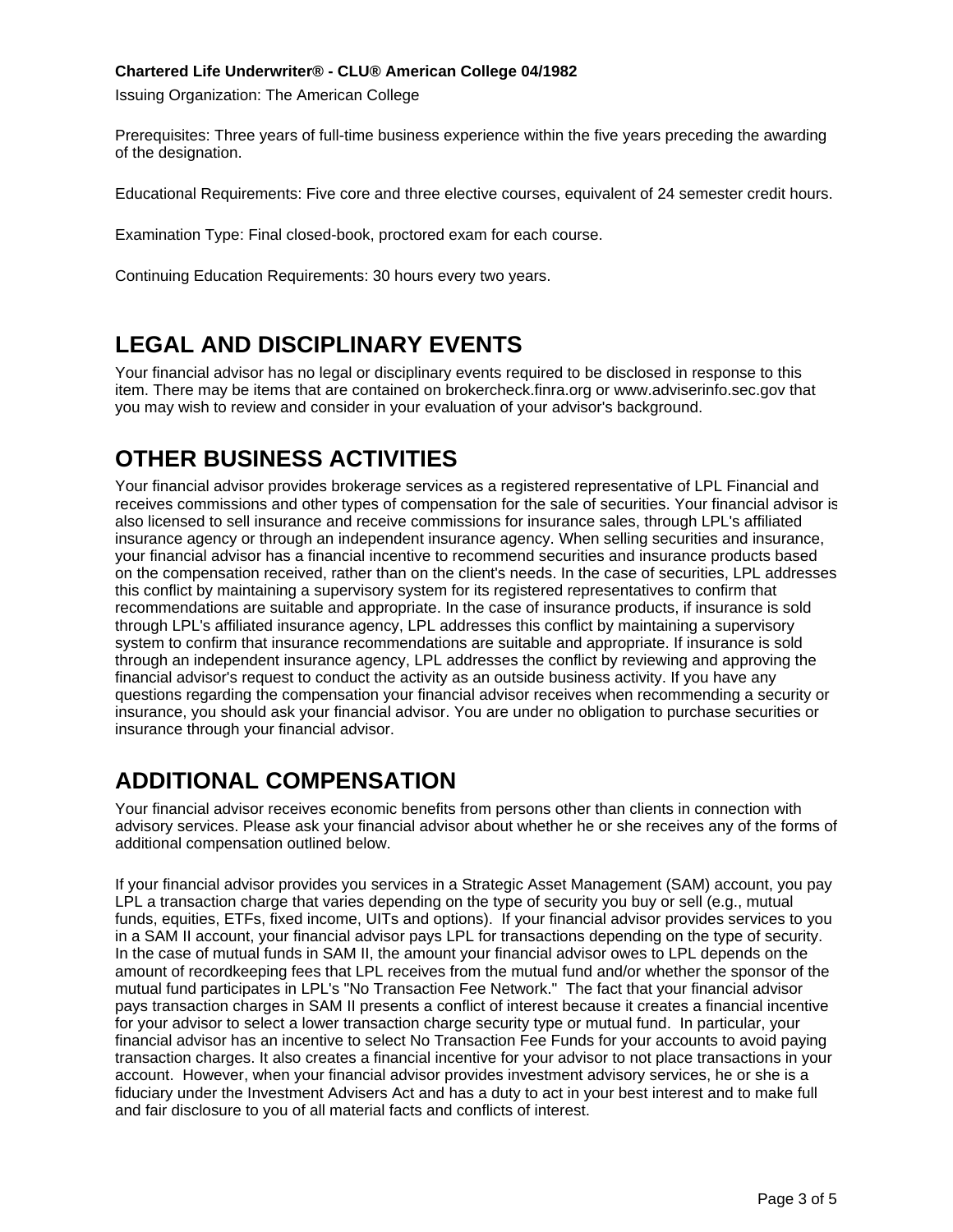Financial advisors are able to receive additional compensation from product sponsors, such as gifts valued at less than \$100 annually, an occasional dinner or ticket to a sporting event, or reimbursement in connection with educational meetings or training events or marketing or advertising initiatives. However, such compensation may not be tied to the sales of any products.

Your financial advisor receives compensation as a result of your participation in LPL advisory programs. LPL shares a portion of the account fee you pay with your financial advisor, which may be more or less than what your financial advisor would receive at another investment adviser firm. Your financial advisor receives other types of compensation, such as bonuses, awards or other things of value from LPL (or the bank or credit union at which your financial advisor may be located). As described below, compensation arrangements with LPL can give your financial advisor an incentive to remain associated with LPL and recommend an advisory program over other programs and services. However, your financial advisor may only recommend a program or service that he or she believes is suitable and in your best interests in accordance with the applicable standards under the Investment Advisers Act.

LPL pays your financial advisor in different ways, such as:

- Payments based on production
- Equity awards from LPL's parent company

Reimbursement or credits of fees that your financial advisor pays to LPL for items such as but not limited to administrative services or technology fees

Free or reduced-cost marketing materials

Payments in connection with the transition of association from another broker-dealer or investment adviser firm to LPL

- Advances of advisory fees
- Payments in the form of repayable or forgivable loans
- Attendance at LPL conferences and other events

This compensation can be based on various factors such as: your financial advisor's overall business production, tenure at the firm and/or on the amount of assets serviced in LPL advisory programs. The amount of this compensation may be more or less than what your financial advisor would receive if you participated in other LPL programs, programs of other investment adviser firms or paid separately for investment advice, brokerage and other services.

LPL also charges financial advisors various fees under its independent contractor agreement, for example, for administrative, custody and clearing services, technology and licensing. In certain cases, LPL charges these fees based on overall business production and/or on the amount of assets serviced in LPL advisory relationships. When fees are charged by LPL based on the level of production or advisory assets of a financial advisor, he or she has a financial incentive to meet those production or asset levels. The amount of these fees could be less than what the financial advisor would pay if he or she associated with another firm and could be an incentive to become associated with LPL over another firm. The fees that the financial advisor pays to LPL could be less for one program over another, and therefore, a financial advisor could have a financial incentive to recommend advisory services in that program over other programs.